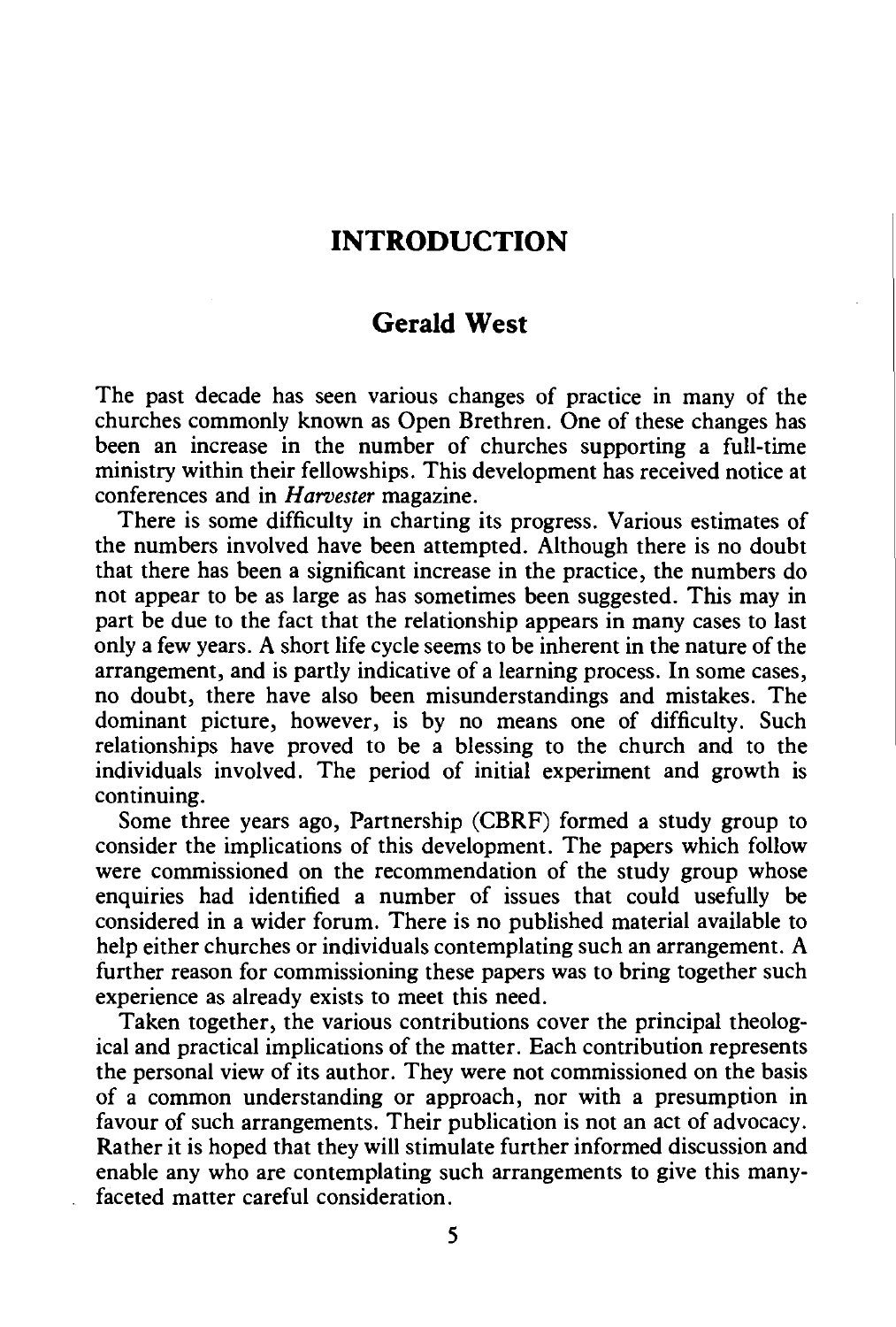The papers have been collected by the editor into three parts and a number of appendices. The first part, entitled 'Where we are now', commences with an analysis of a survey carried out in 1982/83 by Graham Brown and Roger Pearce ('The Brown-Pearce Survey'). Some 32 'servants of God' working full-time with local Brethren churches shared their experiences with the researchers. Roger Pearce has written up the findings and provided some comment on them. This paper is followed by one written by Brian Mills, formerly field secretary of Counties Evangelistic Work and, at the time of writing, secretary of the evangelism department of the Evangelical Alliance, seconded to Mission England. Based on the observations of a number of people consulted by him who move widely among Brethren churches, Brian's paper looks at the condition and prospects of Brethren churches, with special reference to the growing number availing themselves of the services of men and women working full-time with a particular church. The third paper of this first part, written by Harold Rowdon, author of *The Origins of the Brethren,* attempts to place the matter under discussion in its 'historical perspective'. It draws attention to the existence of full-time workers in local church situations throughout the history of the Brethren movement in this country and in many other parts of the world today. Like the first two papers, it draws on a survey-in this instance a random survey of Brethren practice around the world.

Part two turns from the factual to the biblical. It contains two papers. The first, written by John Baigent, well-known Bible teacher who is now spending half his time serving the local church of which he has been an elder for some years, is a concise yet comprehensive survey of 'what the Bible teaches' about localised full-time ministry. It looks at the practices of the church in New Testament times in the light of the principles enunciated there. The second paper by David Clines, who teaches biblical studies at Sheffield University, sounds a loud and clear warning against professionalism and the institutionalizing of the structures of ministry in the church.

The third part of this collection of papers moves from the biblical to the practical (without in any sense ignoring the former). Three papers by Neil Summerton (based on articles which appeared in *Harvester,* September to November, 1985) scrutinize the role of a full-time worker in a local church in relation to the leadership as a whole and the total congregation. The legitimacy of an appointment to full-time work is considered in the light of the warning against religious professionalism given in the previous paper. Various aspects of the calling and ministry of a local full-time worker are explored in some depth. The effects on the dynamics of the leadership and the congregation of what is for most Brethren churches in this country a new development are pointed out with great clarity.